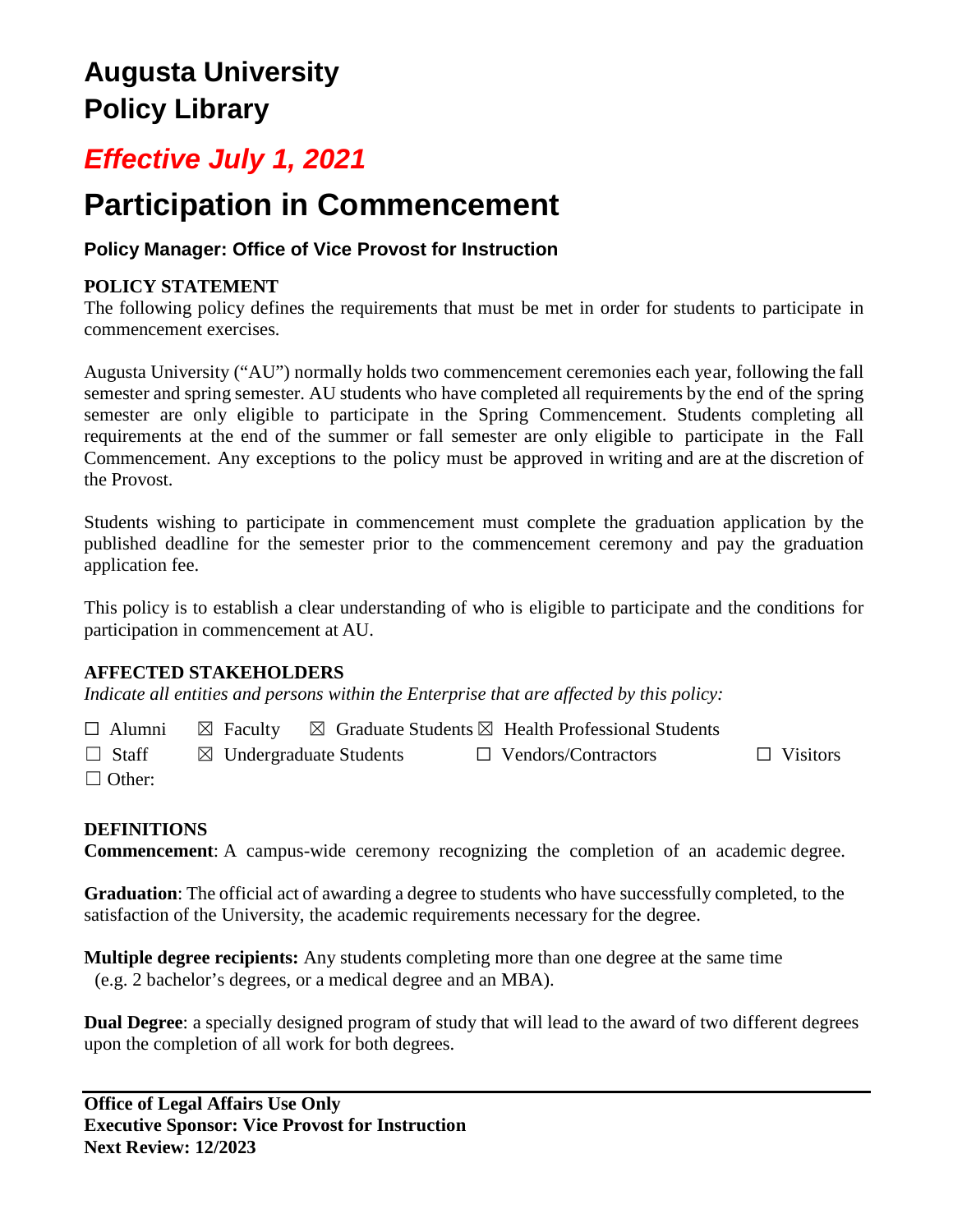#### **PROCESS & PROCEDURES**

Students who have an active application for graduation and who are enrolled in all courses to satisfy their degree requirements but who after midterm fail to satisfy requirements for degree completion may be allowed to participate in the ceremony but will not receive a diploma or graduate until all requirements are met.

The request for an exception must be made in writing on the appropriate form to the Office of the Registrar no later than March 1st for the Spring Commencement or October 1st for the Fall Commencement. (The exception form for the Participation in Commencement policy is available in the Registrar Form Repository.)

The following Pre-Approved Exceptions to participation in commencement (no request to the Provost needed):

Graduate and professional students completing lockstep curriculum in the following programs are eligible to participate in the Spring Ceremony only:

- Master of Health Science in Occupational Therapy
- Master of Physician Assistant
- Doctor of Physical Therapy
- Doctor of Dental Medicine
- Doctor of Medicine

Undergraduate or graduate students participating in the Study Abroad Program in their last year before graduation are eligible to participate in either the Spring or Fall Commencement (with confirmation by an academic advisor) regardless of completion date. A participation form must be on file in the Office of the Registrar.

#### **Additional exception for Provost approval:**

AU will consider other exceptions to this policy, but does not guarantee approval, under the following circumstances:

- The remaining degree requirements must include no more than 12 hours of credit. (This must be documented by the Office of the Registrar's degree audit.)
- The student must be able to complete all remaining degree requirements in time for degree conferral in the next commencement ceremony.
- The request must include a specific academic plain for completion of all degree requirements.